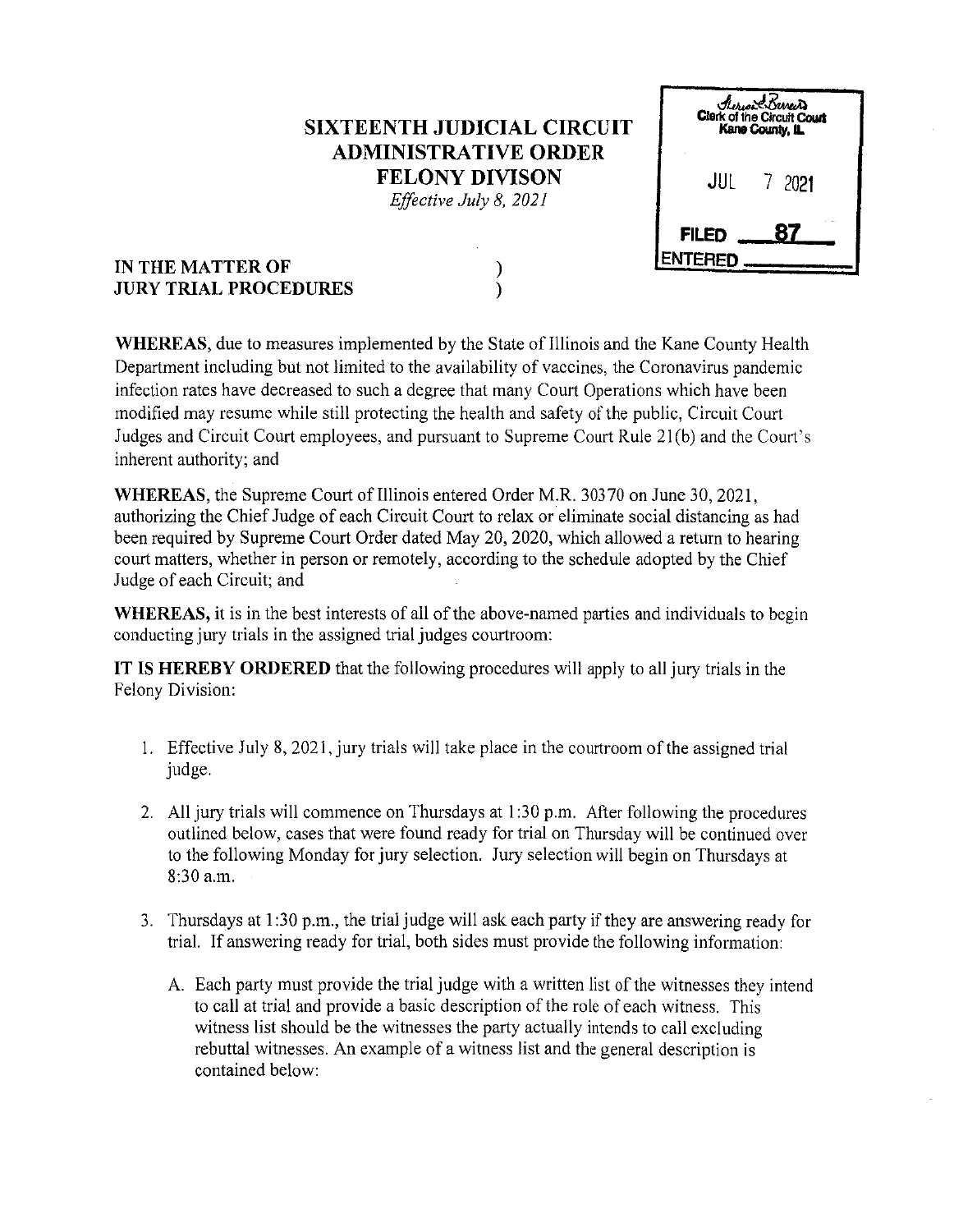| <b>WITNESS</b>       | DESCRIPTION OF THE ROLE OF EACH WITNESS                       |
|----------------------|---------------------------------------------------------------|
| Jane Doe             | The victim of the alleged offense                             |
| John Doe             | Occurrence witness to provide identification of the Defendant |
| <b>Officer Gates</b> | Arresting Officer                                             |
| <b>Bill Nextel</b>   | Witness to provide foundation for phone records               |
| Jim Lab Tech         | Expert witness to prove firearm in working condition          |

- B. Each party must provide the trial judge with a copy of the served subpoena for all material witnesses, with the exception of law enforcement personnel, Jab personnel, medical professionals and other "professional" witnesses that the State anticipates calling. For the purpose of this Administrative Order, a material witness is a witness needed to prove a material element of the case.
- C. All material witnesses, with the exception of law enforcement personnel, lab personnel, medical professionals and other "professional" witnesses that the State anticipates calling, must either personally appear in open court or appear remotely on Thursday at 1:30 p.m. If a material witness has been validly served with a subpoena for the Thursday afternoon court session, said material witness can be excused from appearing at the Thursday afternoon session if counsel can represent to the Court the material witness has been contacted and is cooperative.
- D. Each party must confirm with the trial judge that they have spoken to all the witnesses and confirmed that they have received their subpoena and can appear for trial on any day of the following week.
- E. All Motions in Limine and any other pre-trial motions must be completed no later than Thursday at 4:30 p.m. No Motions in Limine or other pre-trial motions will be heard on Monday.
- 4. If both parties have met the requirements outlined above in sections 4A through 4E, the trial judge will consider the case ready for trial. The trial judge will order that all subpoenas be continued until Monday of the next week.
- 5. If either party is unable to meet the requirements outlined in above sections 4A through 4E, the Judge may not consider the case to be ready for trial. A party, who has not met the requirements outlined above in sections 4A through 4E, may ask the trial court to find the case is ready for trial. The Court will make the decision whether the case is ready for trial after hearing arguments from both sides.

 $\sim$ 

 $\Delta \sim 10$